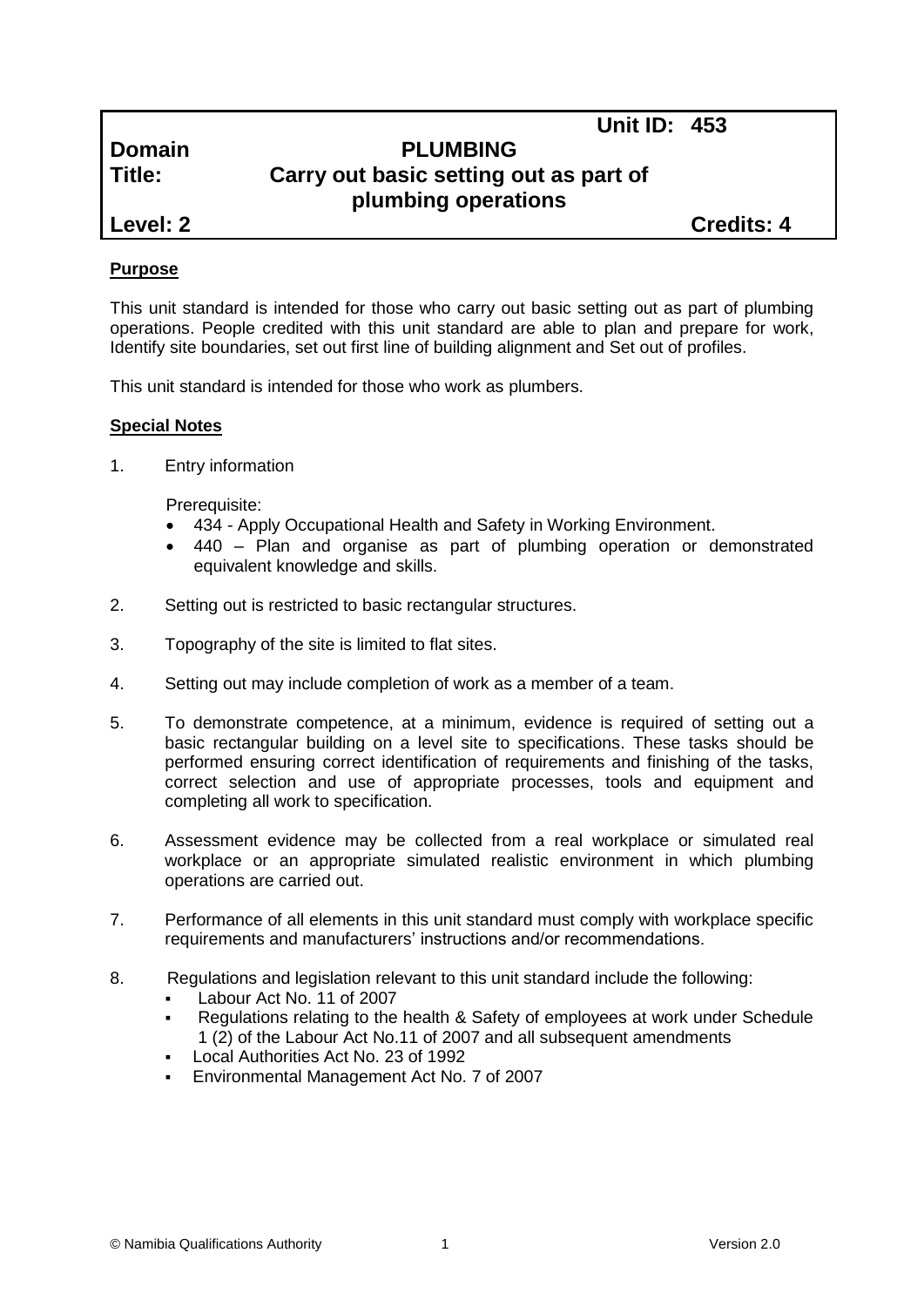# **Quality Assurance Requirements**

This unit standard and others within this subfield may be awarded by institutions which meet the accreditation requirements set by the Namibia Qualifications Authority and the Namibia Training Authority and which comply with the national assessment and moderation requirements. Details of specific accreditation requirements and the national assessment arrangements are available from the Namibia Qualifications Authority and the Namibia Training Authority on [www.nta.com.na.](http://www.nta.com.na/)

# **Elements and Performance Criteria**

#### **Element 1: Plan and prepare for work**

#### **Range**

Planning and preparation is to include but are not limited to worksite inspection, equipment defect identification, assessment of conditions and hazards and determination of work requirements.

## **Performance Criteria**

- 1.1 Work instructions, including plans, specifications, quality requirements and operational details are obtained, confirmed and applied.
- 1.2 Safety requirements are followed in accordance with safety plans and policies.
- 1.3 Sign and barricade requirements are identified and implemented.
- 1.4 Plant, tools and equipment selected to carry out tasks that are consistent with the requirements of the job, checked for serviceability and any faults are rectified or reported prior to commencement.
- 1.5 Material quantity requirements are calculated in accordance with plans and specifications.
- 1.6 Materials appropriate to the work application are identified, obtained, prepared, safely handled and located ready for use.
- 1.7 Environmental protection requirements are identified and applied in line with environmental plans and regulatory obligations.

#### **Element 2: Identify site boundaries**

#### **Performance Criteria**

- 2.1 Survey beacons at corners of site are located and identified in accordance with job drawings and specifications.
- 2.2 Builder's lines are set accurately into position to identify boundaries on site in accordance with site plan and survey beacons.

#### **Element 3: Set out first line of building alignment**